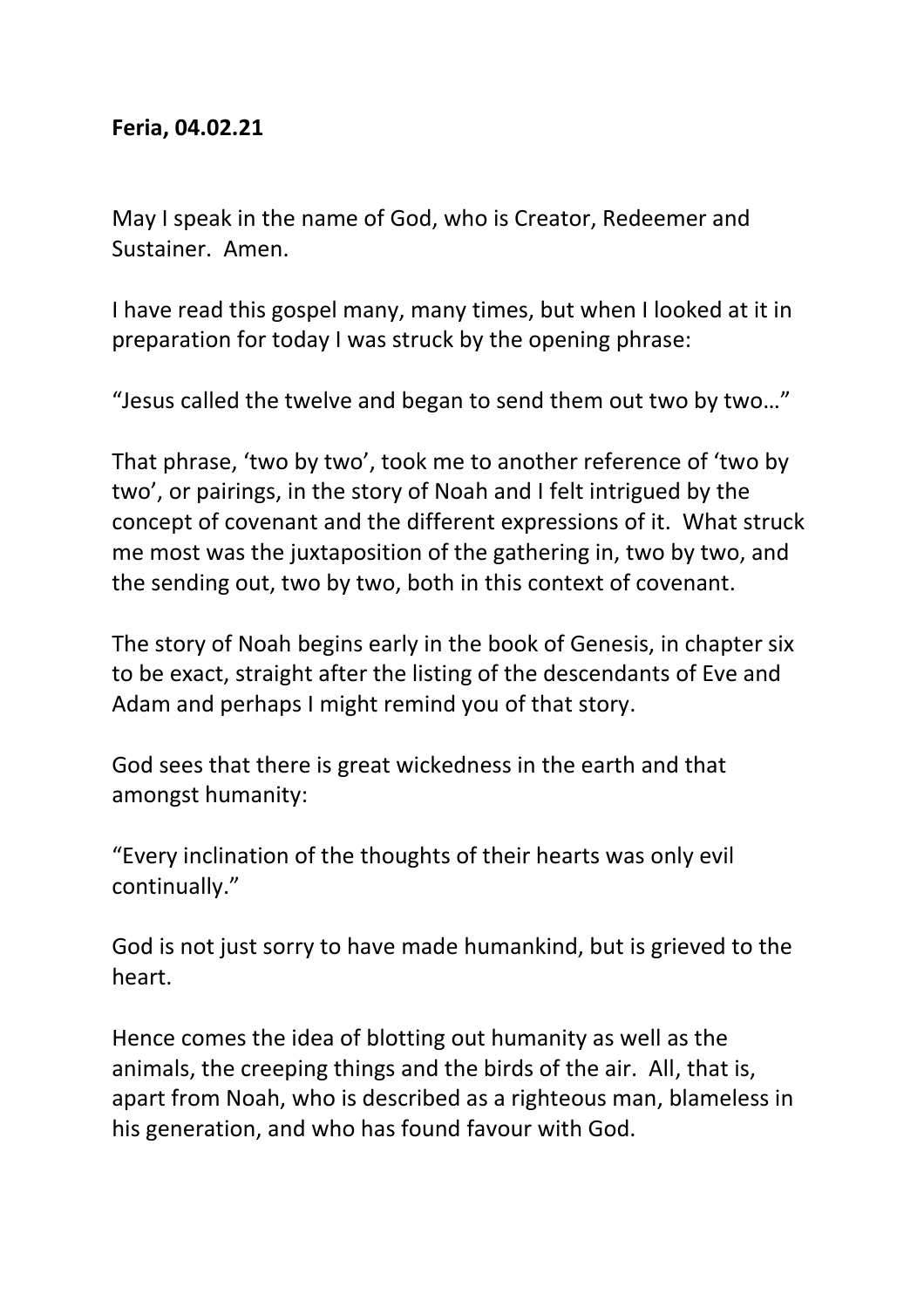So it is that God instructs Noah to build an ark of cypress wood, which he is to enter with his wife, his sons and their wives and *two* of every living thing, male and female. Once inside, we are told that God 'shuts them in'. The flood comes and covers the earth for forty days and nights, killing every living thing apart from those in the ark.

At the end of one hundred and fifty days the waters abate and the ark comes to rest on the mountains of Ararat. Finally, God sends Noah and his family, the birds, the animals and every creeping thing out to repopulate the earth.

Noah builds an altar and offers burnt offerings to God, which pleases God so much that God decides never again to curse the ground because of humankind or to destroy every living thing.

The story ends with God blessing Noah and his family, giving them authority over creation. A Covenant is established with Noah and his descendants and with every living creature, that never again shall there be a flood to destroy the earth. The rainbow becomes the sign of that covenant.

*This* covenant, then, came about in response to a great gathering *in*, even a *shutting in*. The righteous man was shut away whilst God wreaked a purifying destruction on the earth through the waters of the flood.

What a contrast with our gospel today and with the outworking of the new covenant.

Jesus, too, has spent forty days and nights in a place cut off from the rest of the world, this time in the wilderness rather than the bowels of the ark as it navigates the flood. And the animal motif appears again as Mark tells us that Jesus had, if not every living animal, wild beasts for company, as well as angels.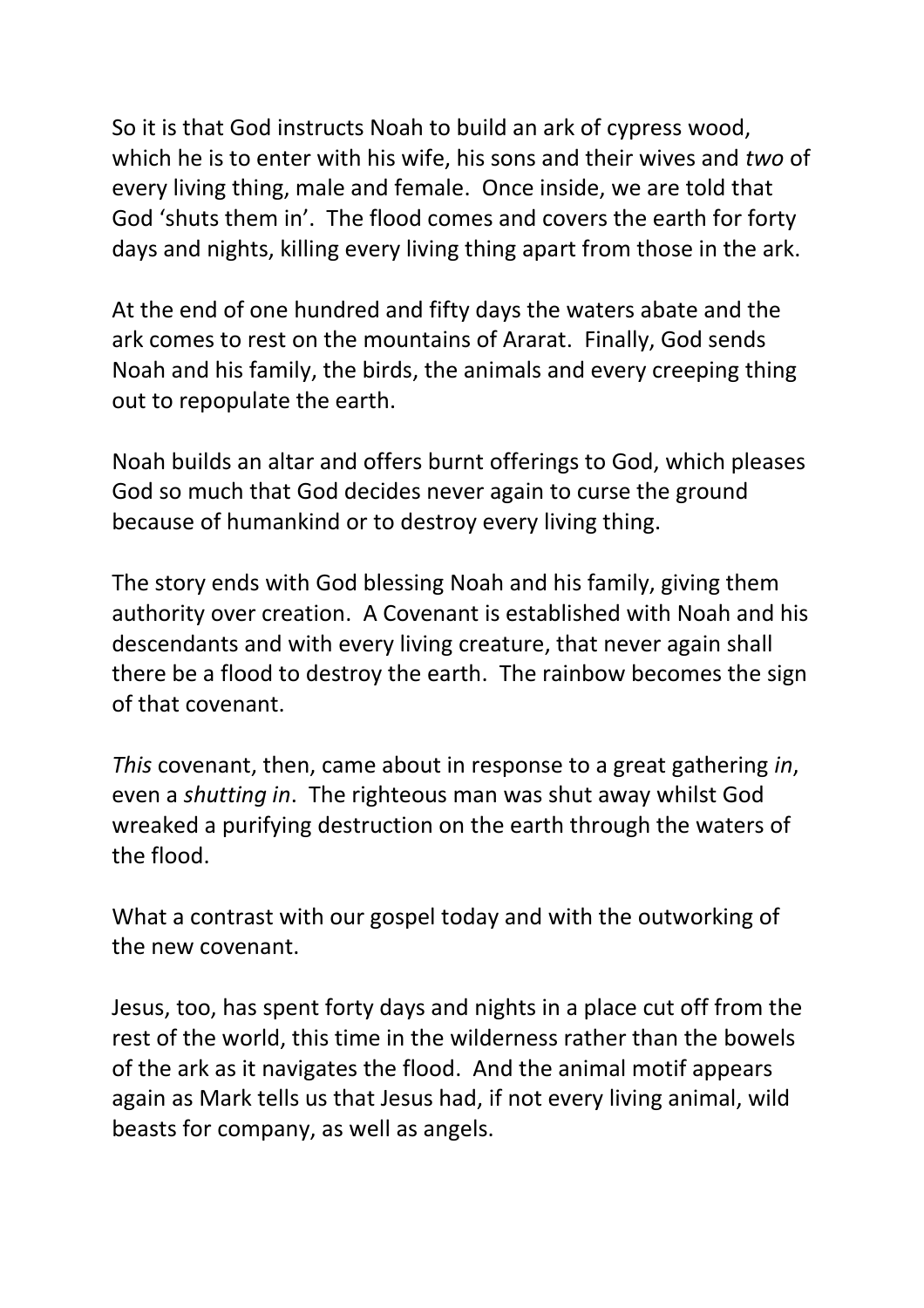But here the stories part ways, because the forty days Jesus spends in the wilderness are not intended for the purifying destruction of *life*, as with the flood, but for the purifying of *purpose and fortitude*, releasing him to begin his public ministry of preaching, teaching and healing.

God might still be grieved to the heart but, this time, the covenant will work quite differently, bringing life, not death, to the people of God who have, yet again, gone astray. In the words of the letter to the Hebrews, Jesus is the mediator of a new covenant, a covenant of grace which offers fullness of life, not only in the heavenly Jerusalem, but now in this mortal life.

Where the covenant with Noah came through the death of *all* humanity *apart* from one man and his family, *this* covenant will come about through the death, not of all humanity, but of *only one* man, Jesus. His body alone will be broken apart and instead of the waters of the flood, water will come from his pierced body to cleanse and renew.

Also to note is that in the mediation of this new covenant, the righteous are not to be shut away. Quite the opposite: the twelve are sent out to be signs of God's grace, to be forerunners of this *new* covenant. Far from only sending them out once redemption has *occurred*, Jesus sends the disciples out to be signs of redemption breaking *through*.

Where purification and renewal required the *death* of humanity, now purification and renewal, ultimately realised in the cross and resurrection, require the *engagement* of humanity.

And this must be so for us, for whilst redemption has been realised through the cross, still God's heart must surely grieve as God's people cry out for love, joy and hope, for peace, justice and mercy.